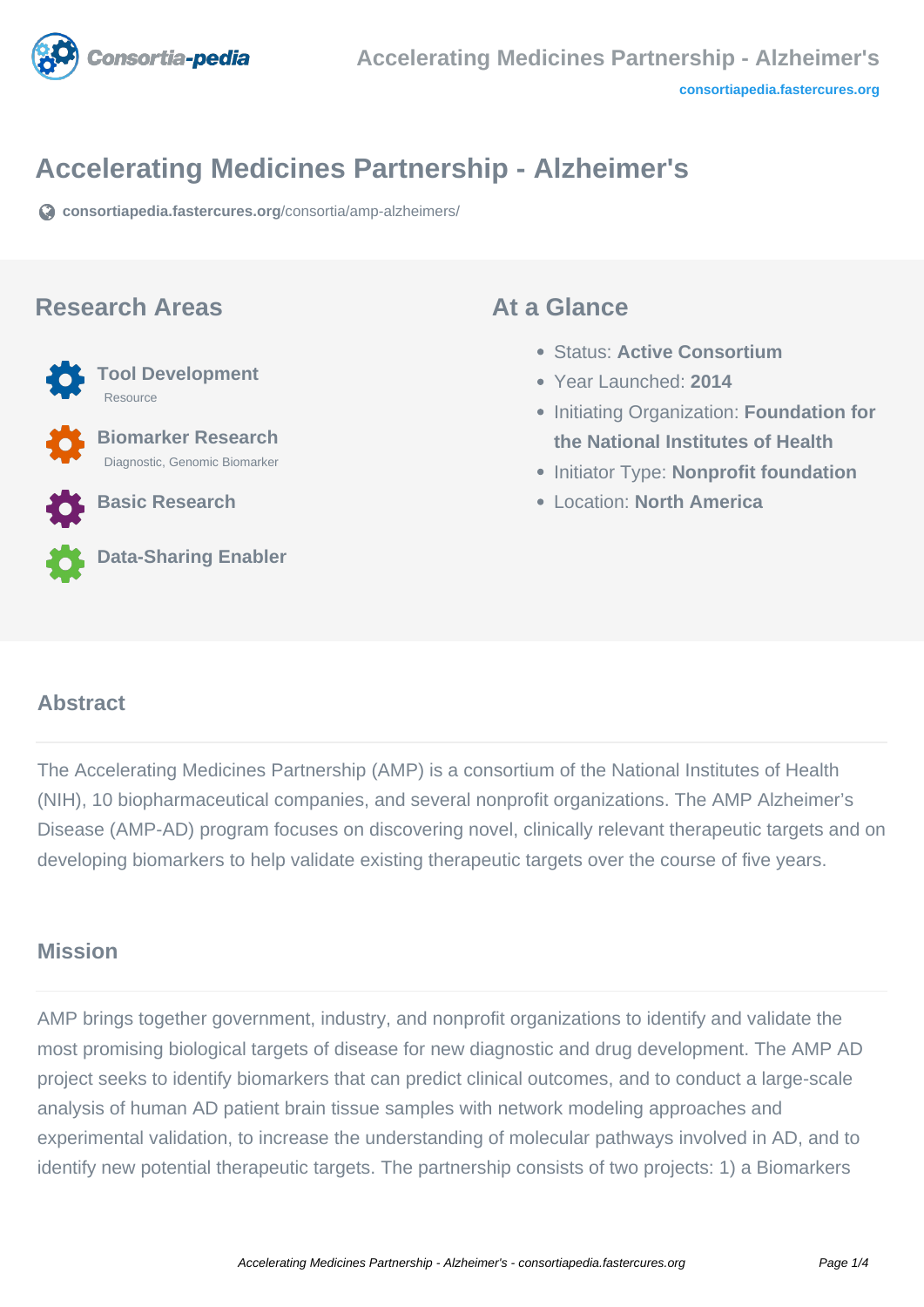

# **Accelerating Medicines Partnership - Alzheimer's**

#### **[consortiapedia.fastercures.org](http://consortiapedia.fastercures.org/)**

Project, that explores the utility of tau imaging and novel fluid biomarkers for tracking responsiveness to treatment and/or disease progression, and 2) a Target Discovery and Preclinical Validation Project, that seeks to shorten the time between discovery of potential drug targets to development of new drugs for Alzheimer's treatment and prevention. Each project has several investigators from different institutions that are utilizing complementary strategies to achieve the goals of the project.

## **Consortium History**

The AMP AD project began in early 2014 and will be a five-year endeavor.

## **Structure & Governance**

The AMP-AD partnership is managed by the Foundation for the NIH (FNIH). NIH and industry partners share expertise and resources in an integrated governance structure that enables the best-informed scientific contributions from all participants. The AMP AD project is managed by a Steering Committee consisting of representatives from NIH, Foundation for the NIH (FNIH), the Food and Drug Administration (FDA), and participating companies and patient advocacy organizations. Investigators carrying out research on AMP grants are added to the Steering Committee. The Steering Committee operates under the overall AMP Executive Committee, which includes representatives from NIH, industry partners, FDA, and patient advocacy organizations. The AMP-AD Steering Committee convenes monthly to discuss project plans and review ongoing progress and milestones. The Steering Committee is responsible for reporting project plans and milestones to the Executive Committee for review and approval. NIA program staff members provide scientific and administrative direction and oversee the cooperative grants that constitute the Target Discovery and the Biomarkers AMP-AD consortia. The AMP-AD program has several working groups that bring together scientists from the academic and industry teams. Face-to-face meetings organized by NIA with support from the FNIH provide an additional venue for communication and coordination.

### **Financing**

AMP-AD budget: 5 years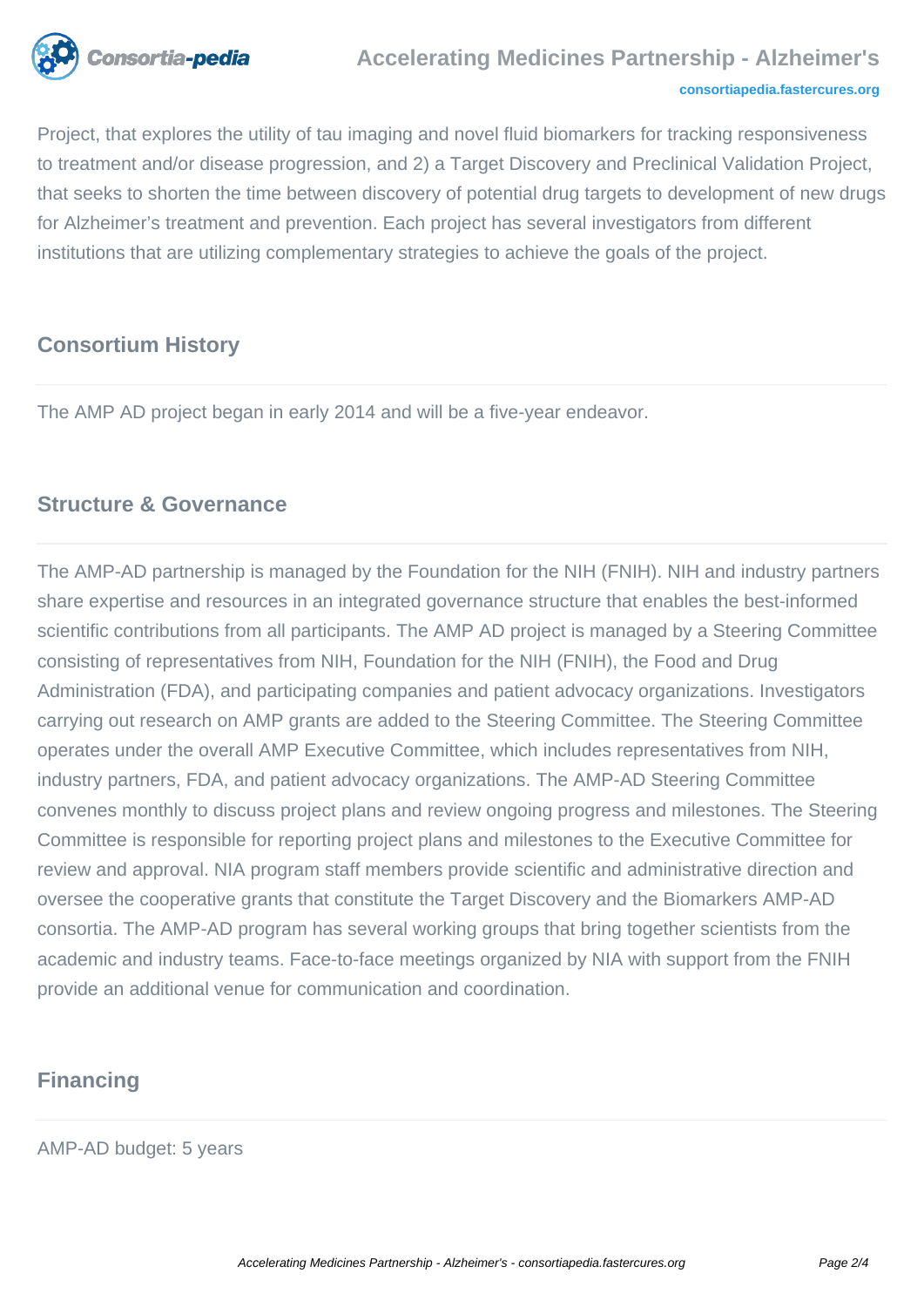

# **Intellectual Property**

AMP is designed to be precompetitive and will neither make use of preexisting intellectual property nor produce patentable findings.

# **Patent Engagement**

The AMP AD project is supported by several nonprofit groups working on behalf of people with AD. These include the Alzheimer's Association, the Alzheimer's Drug Discovery Foundation, FNIH, the Geoffrey Beene Foundation, and USAgainstAlzheimer's.

## **Data Sharing**

To achieve the central goals of AMP-AD, grant awardees are expected to engage in broad sharing of biological data, analytical methodology, and disease models before publication. Rapid sharing of data and analytical tools in AMP-AD is enabled through the AMP-AD Knowledge Portal.

### **Impact/Accomplishment**

This five-year endeavor, beginning in 2014, will result in several sets of project outcomes. Each academic team is generating high dimensional data from a postmortem brain sample cohort as well as from an animal or cellular model system over the course of a 5 year grant. These projects are structured such that human data will be generated and released in the first years of the grant with the model system data and analytical results to follow. Data is deposited by each partner on a quarterly basis, with data from one quarter set to go public in the release scheduled for the following quarter. Data are updated and versioned in this portal as they are developed with older versions of data remaining available through the portal. Data may be used by the research community immediately and are not under embargo of any kind.